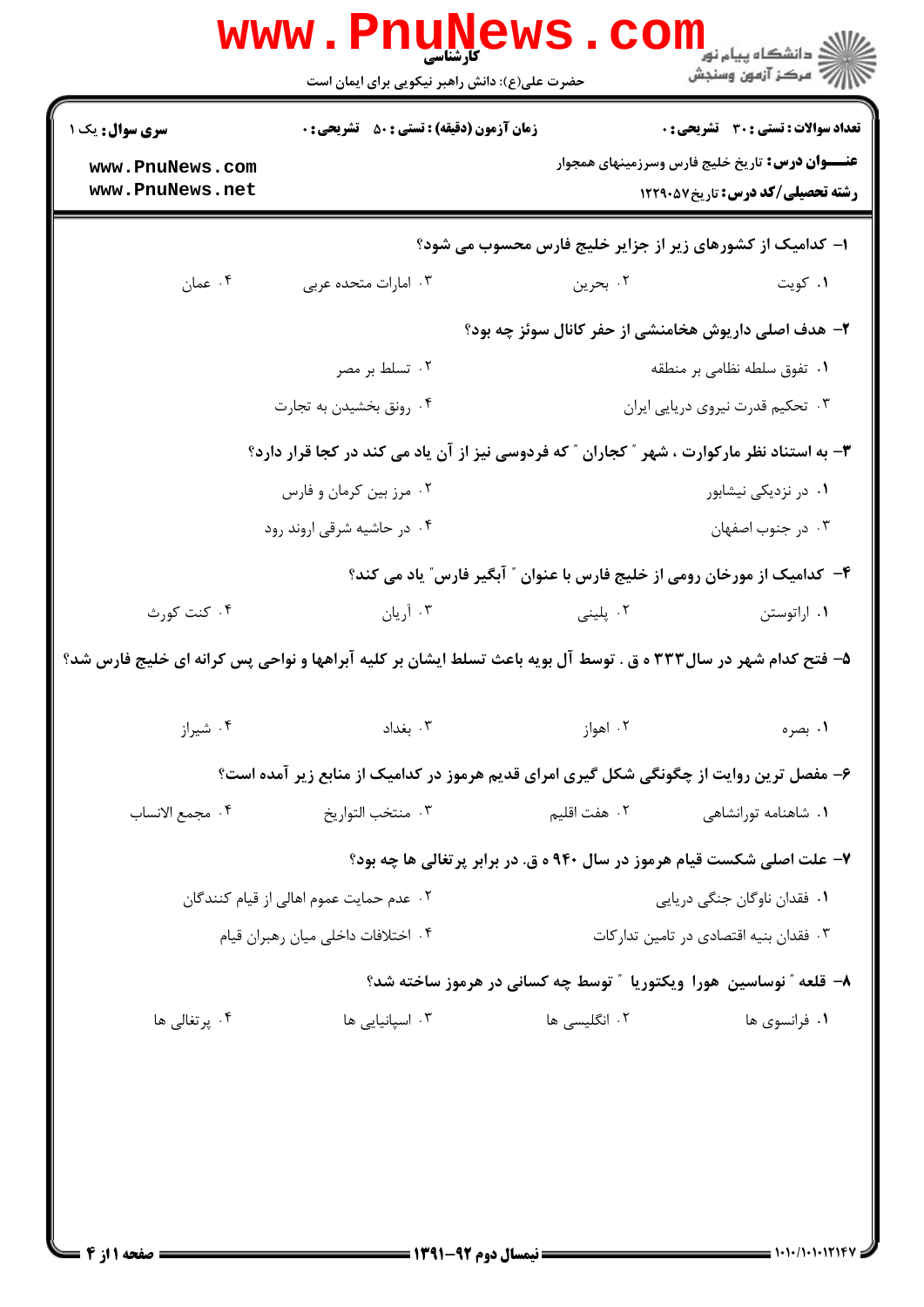|                                                                                                                                    | <b>WWW.Pnugge</b><br>حضرت علی(ع): دانش راهبر نیکویی برای ایمان است                      |                  | ري دانشڪاء پيا <sub>م</sub> نور<br>اڳ مرڪز آزمون وسنجش                                            |  |  |
|------------------------------------------------------------------------------------------------------------------------------------|-----------------------------------------------------------------------------------------|------------------|---------------------------------------------------------------------------------------------------|--|--|
| <b>سری سوال :</b> ۱ یک                                                                                                             | <b>زمان آزمون (دقیقه) : تستی : 50 ٪ تشریحی : 0</b>                                      |                  | <b>تعداد سوالات : تستی : 30 ٪ تشریحی : 0</b>                                                      |  |  |
| www.PnuNews.com<br>www.PnuNews.net                                                                                                 |                                                                                         |                  | <b>عنـــوان درس:</b> تاریخ خلیج فارس وسرزمینهای همجوار<br><b>رشته تحصیلی/کد درس:</b> تاریخ1۲۲۹۰۵۷ |  |  |
| ۹- بازرگانان ایرانی بنا به سخت گیری های بی مورد پرتغالی ها و وضع تعرفه بالا توسط ایشان ، از چه طریق با هندوستان<br>تجارت می کردند؟ |                                                                                         |                  |                                                                                                   |  |  |
|                                                                                                                                    |                                                                                         |                  | 1. تجار ایرانی با کمک کمپانی هند شرقی تجارت می کردند                                              |  |  |
|                                                                                                                                    |                                                                                         |                  | ۰۲ استفاده از پرچم دیگر کشورها در کشتی های تجاری ایران                                            |  |  |
|                                                                                                                                    | ۰۳ تجارت با هندوستان از مسیر خشکی صورت می گرفت                                          |                  |                                                                                                   |  |  |
|                                                                                                                                    | ۰۴ بازرگانان ایرانی کالاها را از تجار واسطه عرب خریداری می کردند                        |                  |                                                                                                   |  |  |
|                                                                                                                                    | ∙ا− دو رقیب قدرتمند دریایی پرتغال درقرن هفدهم میلادی چه کشورهایی بودند؟                 |                  |                                                                                                   |  |  |
| ۰۴ فرانسه و هلند                                                                                                                   | ۰۳ اسپانیا و فرانسه                                                                     | ۰۲ انگلیس و هلند | ۰۱ انگلیس و فرانسه                                                                                |  |  |
| 11- در ششم مه ۱۶۲۲ م . پرتغالی های ساکن جزیره هرمز خود را به چه نیروهایی تسلیم کردند؟                                              |                                                                                         |                  |                                                                                                   |  |  |
| ۰۴ اسپانیا                                                                                                                         | ۰۳ فرانسه                                                                               | ۰۲ انگلستان      | ۰۱ ایران                                                                                          |  |  |
|                                                                                                                                    |                                                                                         |                  | ۱۲- پس از فتح هرموز چه کسی کوشید تا قرارداد میناب را برهم بزند؟                                   |  |  |
| ۰۴ الله وردي خان                                                                                                                   | ۰۳ میرزا زاهد علی لاری                                                                  | ۰۲ مونوکس        | ٠١. امام قلي خان                                                                                  |  |  |
|                                                                                                                                    |                                                                                         |                  | ۱۳- پایگاه اصلی ناوگان دریایی ایران در عصر نادر شاه کجا بود؟                                      |  |  |
| ۰۴ بوشهر                                                                                                                           | ۰۳ قشم                                                                                  | ۰۲ جاسک          | ۰۱ بندر عباس                                                                                      |  |  |
|                                                                                                                                    | ۱۴- نادر شاه چه کسی را به سمت والی گری دشتستان و شولستان و کل سواحل و بنادر منصوب کرد ؟ |                  |                                                                                                   |  |  |
|                                                                                                                                    | ۰۲ شیخ ناصرآل مذکور                                                                     |                  | ۰۱ محمدتقی خان شیرازی                                                                             |  |  |
|                                                                                                                                    | ۰۴ محمدخان بلوچ                                                                         |                  | ۰۳ عبداللطيف خان                                                                                  |  |  |
|                                                                                                                                    | ۱۵- با مرگ میر ناصر زعابی ، کدام کشور در قدرت یابی میر مهنا در بندر ریگ به وی کمک کرد؟  |                  |                                                                                                   |  |  |
| ۰۴ اسیانیا                                                                                                                         | ۰۳ هلند                                                                                 | ۰۲ انگلیس        | ۰۱ پرتغال                                                                                         |  |  |
| ۱۶– کدامیک از مورخین ذیل، پایان کار شیخ سلمان و میر مهنا را پایان امپراطوری متکی به رهبران بنی کعب و آل زعاب می<br>داند؟           |                                                                                         |                  |                                                                                                   |  |  |
| ۰۴ لاکهارت                                                                                                                         | ۰۳ يوناس هنوي                                                                           | ۰۲ ویلم فلور     | ۰۱ جان پري                                                                                        |  |  |
| ۱۷– نخستین هدف تالیران، وزیر امور خارجه فرانسه ،برای ضربه زدن به منافع انگلستان کجا بود؟                                           |                                                                                         |                  |                                                                                                   |  |  |
| ۰۴ مصر                                                                                                                             | ۰۳ افغانستان                                                                            | ۰۲ هندوستان      | ۰۱ ایران                                                                                          |  |  |
|                                                                                                                                    |                                                                                         |                  |                                                                                                   |  |  |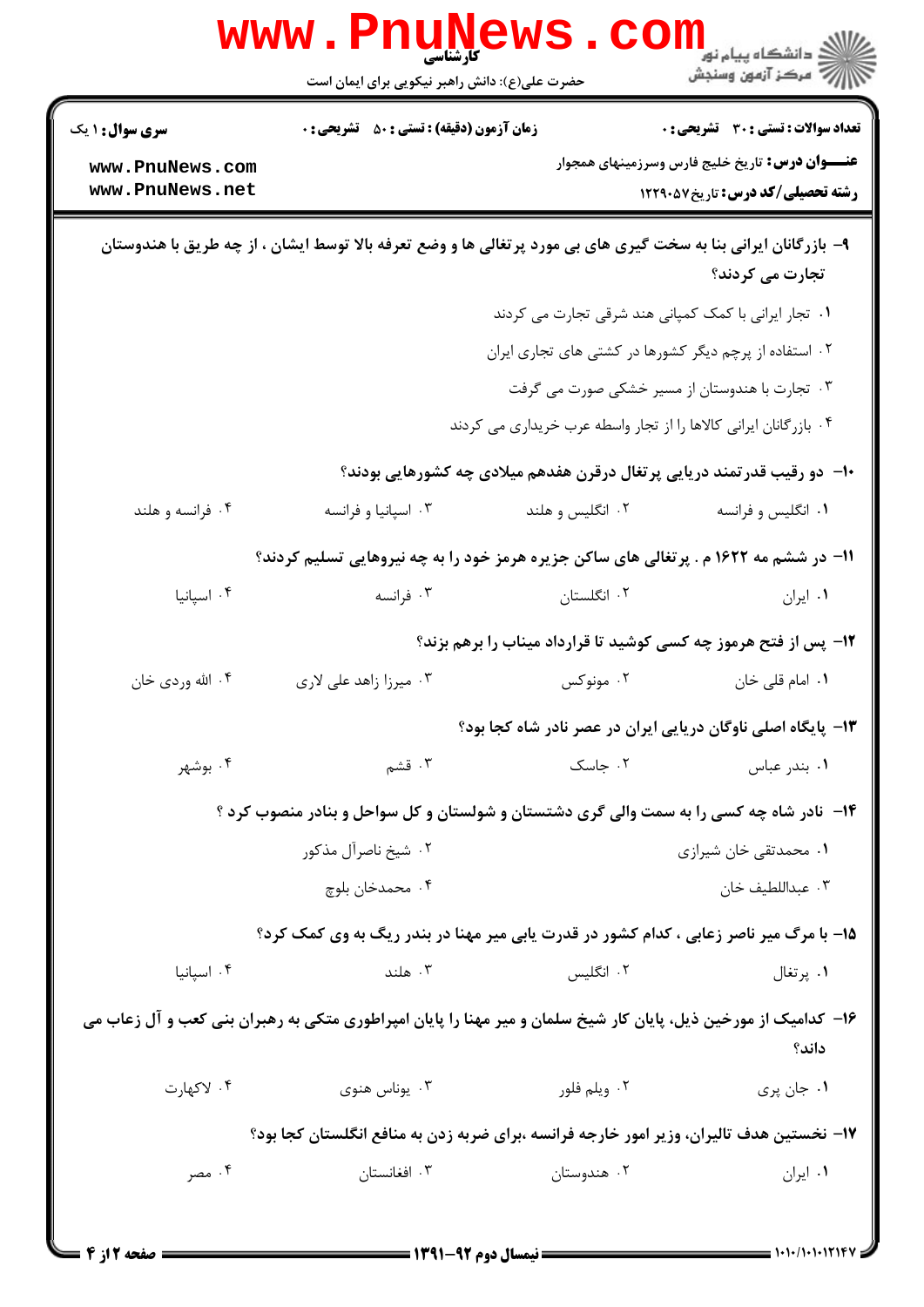|                                                                                                                                              | WWW.Pnung<br>حضرت علی(ع): دانش راهبر نیکویی برای ایمان است                                                    |               | رد دانشکاه پيام نور ■<br>ار <i>در دن آزمون وسنجش</i>                                              |  |
|----------------------------------------------------------------------------------------------------------------------------------------------|---------------------------------------------------------------------------------------------------------------|---------------|---------------------------------------------------------------------------------------------------|--|
| <b>سری سوال : ۱ یک</b>                                                                                                                       | <b>زمان آزمون (دقیقه) : تستی : 50 ٪ تشریحی : 0</b>                                                            |               | تعداد سوالات : تستى : 30 قشريحى : 0                                                               |  |
| www.PnuNews.com<br>www.PnuNews.net                                                                                                           |                                                                                                               |               | <b>عنـــوان درس:</b> تاریخ خلیج فارس وسرزمینهای همجوار<br><b>رشته تحصیلی/کد درس:</b> تاریخ1۲۲۹۰۵۷ |  |
| ۱۸– حضور کدام کشور در مناطق همجوار خلیج فارس باعث شد تا برای اولین بار هیات مدیره کمپانی هند شرقی تصمیم به<br>نظامی کردن ناوگان خود بگیرد؟   |                                                                                                               |               |                                                                                                   |  |
| ۰۴ فرانسه                                                                                                                                    | ۰۳ پرتغال                                                                                                     | ۰۲ سوئیس      | ۰۱ هلند                                                                                           |  |
|                                                                                                                                              | ۱۹– انگلستان در واکنش به محاصره هرات توسط سپاهیان محمدشاه ،کدام منطقه ایران را به تصرف درآورد؟                |               |                                                                                                   |  |
| ۰۴ جزیره خارک                                                                                                                                | ۰۳ جاسک                                                                                                       | ۲. قشم        | ۰۱ شیراز                                                                                          |  |
|                                                                                                                                              | ۲۰- اولین صاحب منصب قاجار که خواستار خرید کشتی جنگی و حمل و نقل گردید ، چه کسی بود؟                           |               |                                                                                                   |  |
| ۰۴ جلال الدين ميرزا                                                                                                                          | ۰۳ فريدون ميرزا                                                                                               | ۰۲ عباس میرزا | ٠١. قائم مقام فراهاني                                                                             |  |
|                                                                                                                                              | <b>۲۱</b> - آخرین شاه قاجار که که درصدد تشکیل و تکمیل ناوگان دریایی برآمد، چه کسی بود؟                        |               |                                                                                                   |  |
| ۰۴ ناصرالدين شاه                                                                                                                             | ۰۳ مظفرالدين شاه                                                                                              | ۰۲ احمد شاه   | ۰۱ محمد علی شاه                                                                                   |  |
|                                                                                                                                              |                                                                                                               |               | ۲۲- پس از فتح بحرین توسط سپاهیان نادرشاه ، چه کسی حاکم آنجا شد؟                                   |  |
| ۰۴ سلمان بن احمد                                                                                                                             | ۰۳ احمد بن محمود                                                                                              | ۰۲ شيخ نصر    | ۰۱ شیخ ناصر                                                                                       |  |
|                                                                                                                                              | ۲۳- اعراب عتوبی کویت ، تحت رهبری کدام خاندان از سلطه طایفه بنو خالد رهایی یافتند؟                             |               |                                                                                                   |  |
| ۰۴ آل حمد                                                                                                                                    | ۰۳ آل صباح                                                                                                    | ۰۲ آل نعمان   | ٠١. آل خليفه                                                                                      |  |
|                                                                                                                                              |                                                                                                               |               | ۲۴- نخستین حلقه چاه نفت در ایران توسط کدام کشور به بهره برداری رسید؟                              |  |
| ۰۴ ایران                                                                                                                                     | ۰۳ فرانسه                                                                                                     | ۰۲ انگلیس     | ۰۱ آمریکا                                                                                         |  |
|                                                                                                                                              | ۲۵- کدام مورد برای بریتانیا در قرن بیستم ،پل ارتباطی شبه جزیره حجاز و مناطق نفت خیز کرانه های آن محسوب می شد؟ |               |                                                                                                   |  |
| ۰۴ کويت                                                                                                                                      | ۰۳ عربستان                                                                                                    | ۰۲ امارات     | ۰۱ بحرين                                                                                          |  |
| ۲۶–انگلستان پس از سرسختی تیمور تاش در مذاکرات بر سر حاکمیت ایران بر جزایر تنب و ابو موسی ، به کدامیک از<br>سیاستمداران ایران تمایل پیدا کرد؟ |                                                                                                               |               |                                                                                                   |  |
| ۰۴ محمد علی فروغی                                                                                                                            | ۰۳ رضا داور                                                                                                   | ۰۲ علی دشتی   | ٠١ قوام السلطنه                                                                                   |  |
| ٢٧- پس از قانونی شدن تحت الحمایگی شیخ بحرین در سال ١٣١٣ ه ق. اعراب قطر بنا به حمایت کدام کشور به بحرین حمله<br>کردند؟                        |                                                                                                               |               |                                                                                                   |  |
| ۰۴ فرانسه                                                                                                                                    | ۰۳ آمریکا                                                                                                     | ٠٢ انگلستان   | ۰۱ عثمانی                                                                                         |  |
|                                                                                                                                              |                                                                                                               |               |                                                                                                   |  |